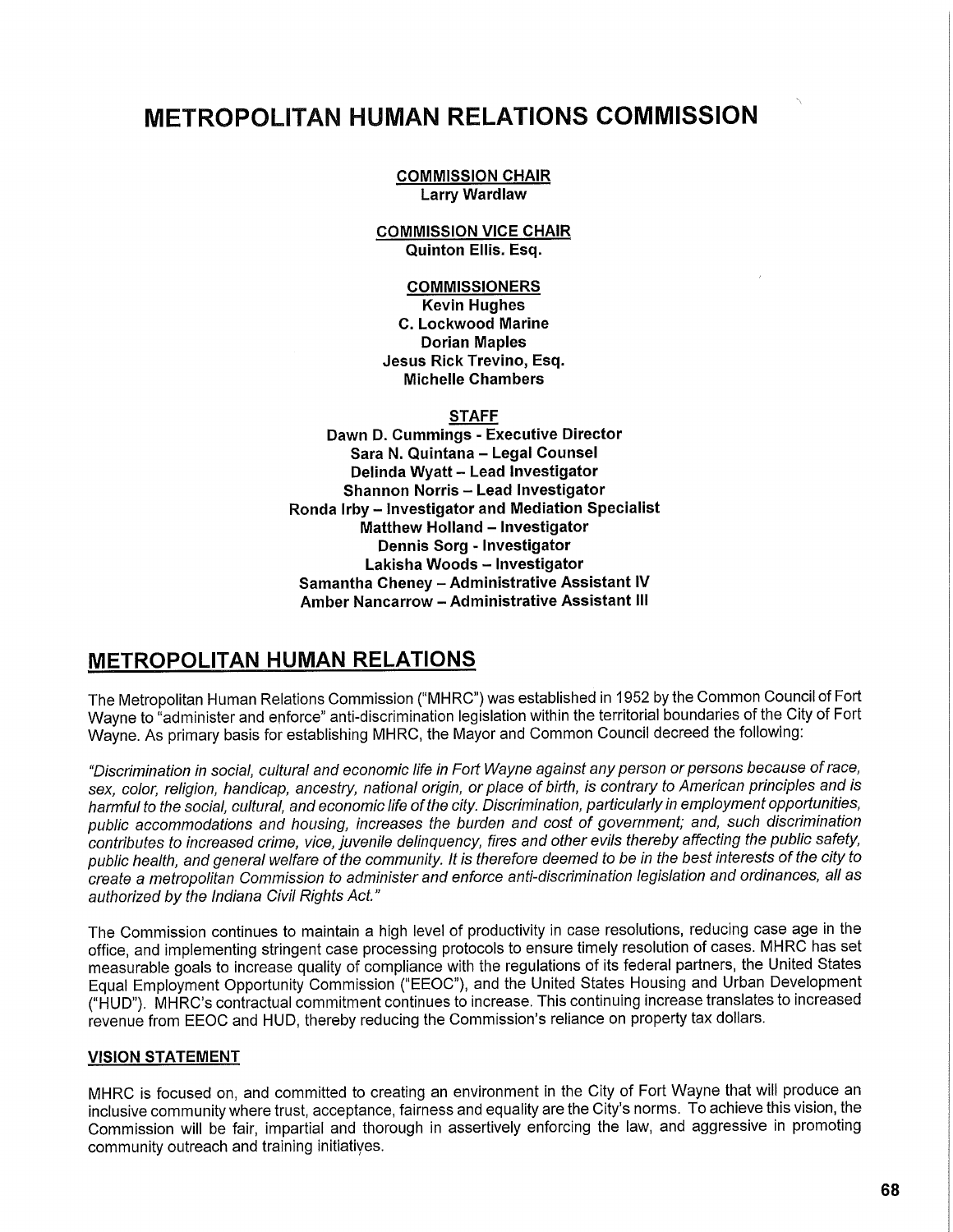## **GOALS**

- I. To continue to expeditiously investigate all credible allegations and/or conditions that create or promote adverse effects on persons and/or sections of the City, or conditions and/or allegations that result in a discriminatory treatment of persons and/or sections of the City on the bases enumerated in Ordinance G-21-78.
- II. To expand outreach activities, especially in housing and public accommodation, to schools and colleges within the territorial boundaries of the City of Fort Wayne. This will include continued partnering with lending institutions and housing providers to promote fair housing and fair lending practices.
- III. To advertise MHRC's educational programs and activities to surrounding localities that do not have MHRC type entity in order to create additional revenue generating scheme for the Commission.
- IV. To expand outreach to local businesses and smaller employers, to aid them in training on civil rights issues, and provide support and encourage policies which promote and foster fair employment and equal opportunity for Fort Wayne citizens.
- V. To provide channels of communication among various racial, religious and ethnic groups in the City.
- VI. To provide community mediation services to assist with inter-group conflicts.
- VII. To develop Commission employees into first-rate fair, impartial, and thorough civil rights workers.
- VIII. To expand MHRC's grant writing activities to seek resources that will enable MHRC to partner and share those resources with local organizations that provide human relations type services to residents of the City in the areas of housing, employment, and education, etc.
- IX. To expand the Commission's alternative dispute resolution program (mediation and conciliation). This may even include securing outside mediators to assist in mediating and conciliating cases pending before the Commission.
- X. To actively work with departments of local governments so as to utilize whatever existing programs, equipment, or personnel they may have and can share in order to help avoid duplicity/redundancy/ and cost in operations.
- XI. To coordinate regionally and state-wide with other similarly situated local civil rights enforcement agencies to gain expertise, foster relationships, gain efficiencies of scale and promote sharing of best practices and resources to further aid in supporting the mission of MHRC to the local community.
- XII. To ensure that the Commission secures the necessary tools needed to enable it to provide services that are packaged in professionalism but not at the expense of cost effectiveness.